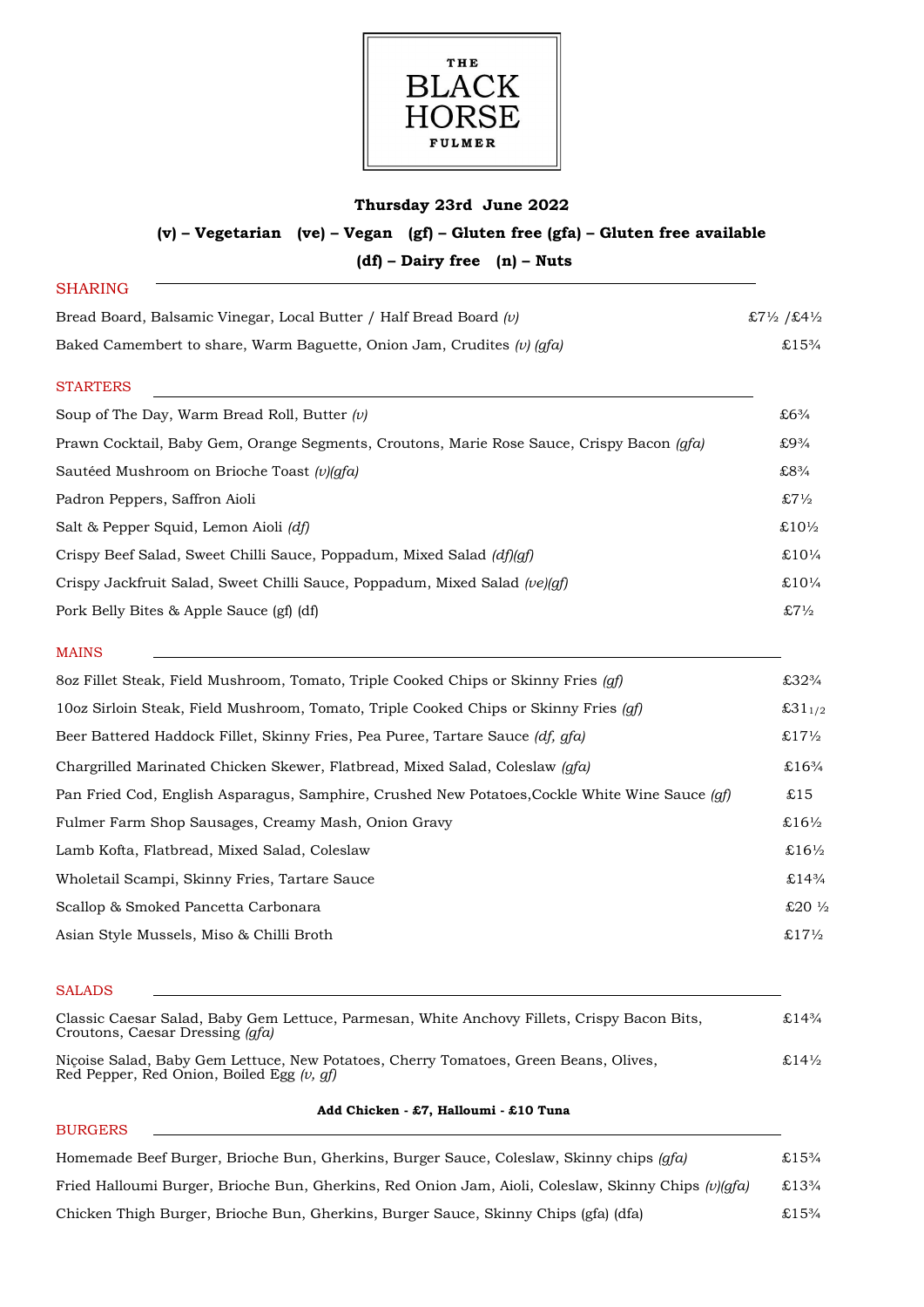

### **Add Mature Cheddar - £1¾ or Smoked Bacon - £1¾ to any Burger**

| <b>SIDES</b>                                                        |                      |
|---------------------------------------------------------------------|----------------------|
| Skinny Fries (gfa)                                                  | $$5\frac{1}{4}$      |
| Triple Cooked Chips (gfa)                                           | £5 $\frac{1}{4}$     |
| BBQ Pulled Lamb Dirty Fries, Melted Cheese, Chilli's & Gherkins     | £12                  |
| Coleslaw $(v)(df)(gf)$                                              | £4 $3/4$             |
| House Salad $(v)$                                                   | $£5\frac{1}{2}$      |
| Honey Glazed Carrots $(v)$                                          | $£4\frac{3}{4}$      |
| Mixed Seasonal Vegetables $(v)$                                     | £4 $3/4$             |
| Mac n Cheese $(v)$                                                  | $$5\frac{1}{2}$$     |
| SAUCES                                                              |                      |
| Peppercorn, Barbeque, Sweet Chilli, Garlic Butter, Tartare Sauce    | $$2\frac{1}{2}$$     |
| <b>DESSERTS</b>                                                     |                      |
| Chocolate Arctic Roll, Fresh Strawberries                           | £8                   |
| Sticky Toffee Pudding, Walnut Caramel Ice Cream (v) (n)             | £8                   |
| Crème Brulee, Shortbread                                            | £61/2                |
| Strawberry & Custard Trifle $(v)$                                   | £8                   |
| Chocolate Brownie, Chocolate Sauce, Vanilla Ice Cream (gf) (n) (v)  | £8                   |
| Homemade Ice Cream 3 Scoops – Strawberry, Chocolate, Vanilla $(v)$  | £7                   |
| Homemade Sorbets 3 Scoops - Lemon, Raspberry, Sea Buckthorn(df) (v) | £7                   |
| Cheese Selection, Apple, Quince Jelly, Crackers                     | $\pounds9/\pounds11$ |

Black Bomber, Stilton, Brie, Strathdon Blue, Emental